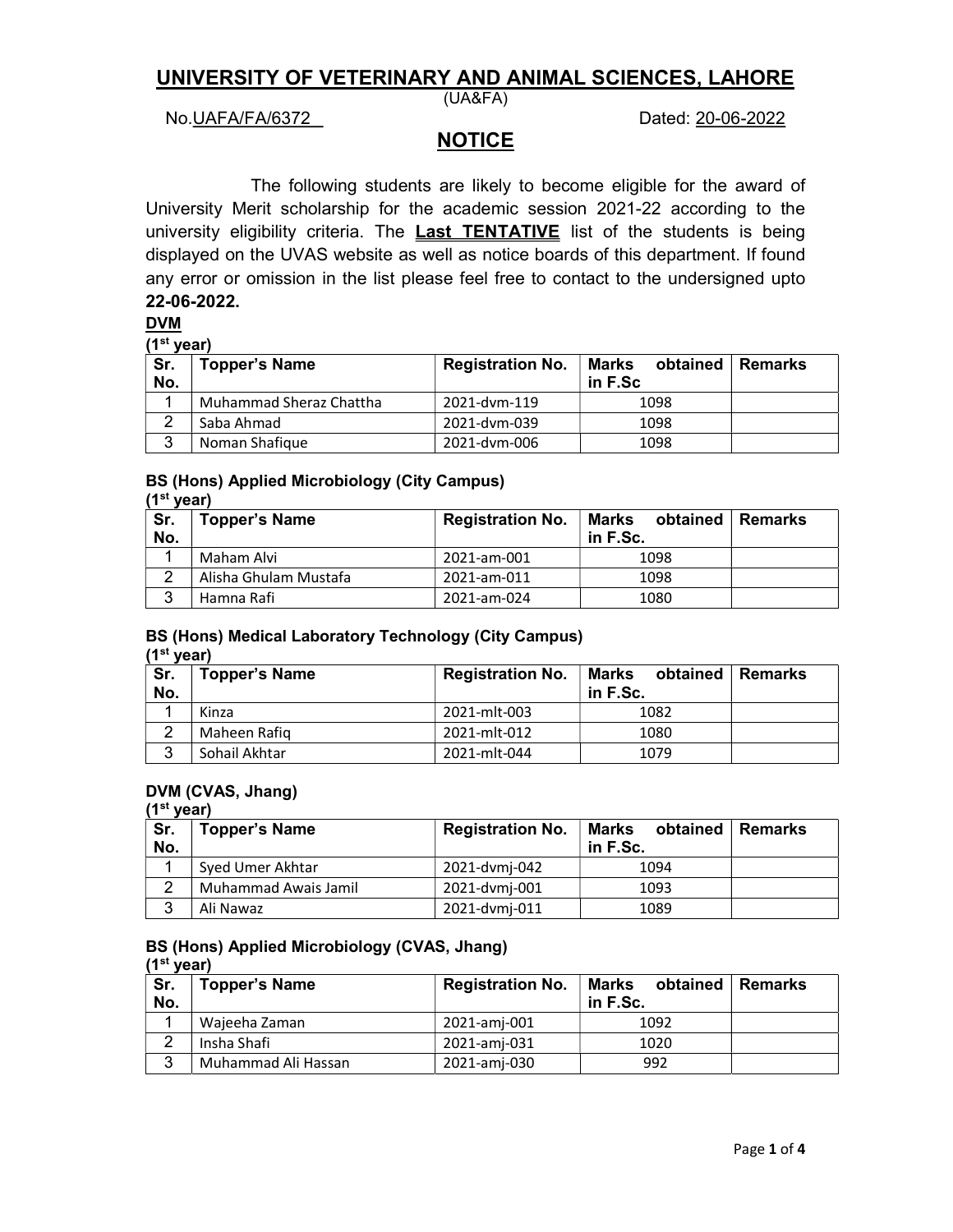#### BS (Hons) Biological Sciences (CVAS, Jhang)  $(1<sup>st</sup>$  year)

| Sr.<br>No.     | <b>Topper's Name</b> | <b>Registration No.</b> | obtained<br>Marks<br>in F.Sc. | <b>Remarks</b> |
|----------------|----------------------|-------------------------|-------------------------------|----------------|
|                | Ali Imran            | 2021-bsj-004            | 875                           |                |
| $\overline{2}$ | Mogaddas Aslam       | 2021-bsj-006            | 839                           |                |
| 3              | Fatima Eman          | 2021-bsj-007            | 641                           |                |

### DVM (KBCMA, CVAS, Narowal)

# (1<sup>st</sup> year)

| Sr.<br>No. | <b>Topper's Name</b>  | <b>Registration No.</b> | Marks<br>obtained   Remarks<br>in F.Sc. |  |
|------------|-----------------------|-------------------------|-----------------------------------------|--|
| и          | Rana Talha Nawazish   | 2021-dymn-038           | 1087                                    |  |
|            | Jawad Qayyum          | 2021-dymn-018           | 1085                                    |  |
| ્ર<br>J    | Muhammad Hasnain Raza | 2021-dymn-007           | 1085                                    |  |

## Pharm. D

|            | $(1st$ vear)         |                         |                            |                |  |
|------------|----------------------|-------------------------|----------------------------|----------------|--|
| Sr.<br>No. | <b>Topper's Name</b> | <b>Registration No.</b> | Marks obtained<br>in F.Sc. | <b>Remarks</b> |  |
|            |                      |                         |                            |                |  |
|            | Afaf Maqsood         | 2021-pharmd-060         | 1093                       |                |  |
| ົ          | Ayesha Munib         | 2021-pharmd-045         | 1091                       |                |  |
| 3          | Malaika Zahid        | 2021-pharmd-043         | 1091                       |                |  |

### BS (Hons) Biotechnology

| (1 <sup>st</sup> vear) |                      |                         |                               |         |
|------------------------|----------------------|-------------------------|-------------------------------|---------|
| Sr.<br>No.             | <b>Topper's Name</b> | <b>Registration No.</b> | Marks obtained<br>in $F.Sc$ . | Remarks |
|                        | Faria Rehman         | 2021-bt-004             | 1087                          |         |
|                        | Zarva Nadeem         | 2021-bt-039             | 1085                          |         |
| 3                      | Areesh Farman        | 2021-bt-027             | 1085                          |         |

### BS (Hons) Biochemistry

|            | $(1st$ vear)         |                         |                            |           |  |
|------------|----------------------|-------------------------|----------------------------|-----------|--|
| Sr.<br>No. | <b>Topper's Name</b> | <b>Registration No.</b> | Marks obtained<br>in F.Sc. | ∣ Remarks |  |
|            | Minahal Chaudhry     | 2021-bc-001             | 1089                       |           |  |
| ົ          | Alishba Abdul Malik  | 2021-bc-026             | 1076                       |           |  |
| 3          | Aleeha Irfan         | 2021-bc-040             | 1060                       |           |  |

### BS (Hons) Nutrition & Dietetics

|            | $(1st$ vear)         |                         |                            |                |  |
|------------|----------------------|-------------------------|----------------------------|----------------|--|
| Sr.<br>No. | <b>Topper's Name</b> | <b>Registration No.</b> | Marks obtained<br>in F.Sc. | <b>Remarks</b> |  |
|            | Muskan Sheraz        | 2021-nd-001             | 1098                       |                |  |
| ົ          | Kainat Liagat        | 2021-nd-011             | 1092                       |                |  |
| 3          | Hafsa Chaudary       | 2021-nd-007             | 1087                       |                |  |

#### BS (Hons) Food Science & Technology  $(1<sup>st</sup>$  year)

| Sr.<br>No. | <b>Topper's Name</b> | <b>Registration No.</b> | Marks obtained<br>in F.Sc. | Remarks |
|------------|----------------------|-------------------------|----------------------------|---------|
|            | Shaiza Javaid        | 2021-fst-002            | 1083                       |         |
| ົ          | Navab Mirza          | 2021-fst-051            | 1076                       |         |
| 3          | Hafsa Sohail         | 2021-fst-012            | 1072                       |         |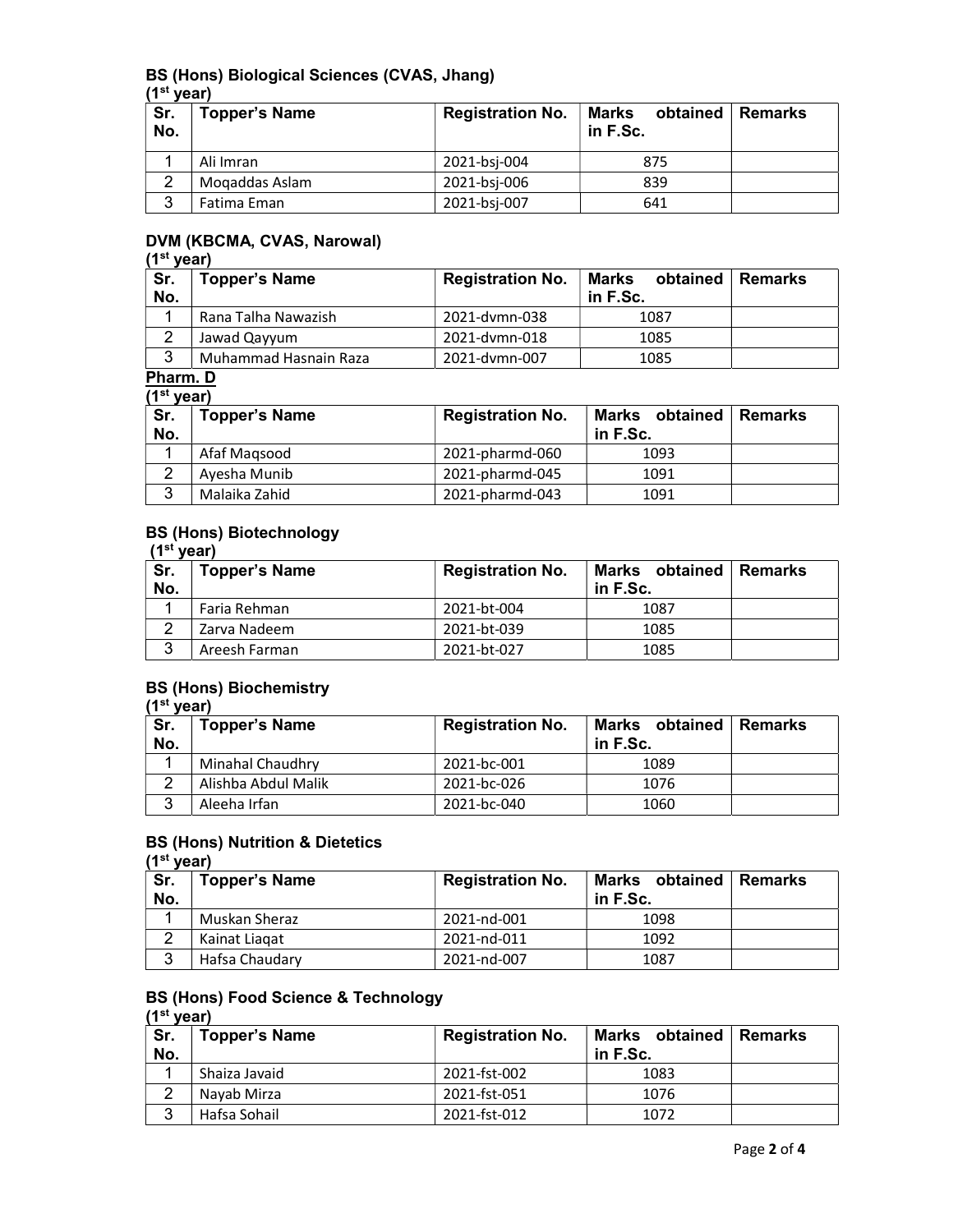### BS (Hons) Environmental Science

 $(1<sup>st</sup>$  year)

| Sr.<br>No. | <b>Topper's Name</b> | <b>Registration No.</b> | Marks obtained<br>in F.Sc. | <b>∣Remarks</b> |
|------------|----------------------|-------------------------|----------------------------|-----------------|
|            | Aliza Ilvas          | 2021-es-001             | 1075                       |                 |
| ົ          | Zohaib Ali           | 2021-es-013             | 1020                       |                 |
| ົ          | Samra Khalid         | 2021-es-022             | 985                        |                 |

#### BS (Hons) Biological Sciences (City Campus)

 $(1<sup>st</sup>$  year)

| Sr.<br>No. | <b>Topper's Name</b> | <b>Registration No.</b> | Marks obtained Remarks<br>in F.Sc. |  |
|------------|----------------------|-------------------------|------------------------------------|--|
|            | Attya Hamraz         | 2021-bs-002             | 1066                               |  |
| $\sim$     | Alisha Khan          | 2021-bs-011             | 1024                               |  |
| 3          | Shahzil Altaf        | 2021-bs-012             | 1020                               |  |

### BS (Hons) Dairy Technology

#### (1<sup>st</sup> year)

| Sr.<br>No. | <b>Topper's Name</b> | <b>Registration No.</b> | Marks obtained   Remarks<br>in F.Sc. |  |
|------------|----------------------|-------------------------|--------------------------------------|--|
|            | Danial Avub          | 2021-dt-003             | 992                                  |  |
| ⌒          | Hamza Shamim         | 2021-dt-027             | 978                                  |  |
| 3          | Naveel Ibrahim       | 2021-dt-004             | 917                                  |  |

### BS (Hons) Poultry Science

|  | (1 <sup>st</sup> year) |  |
|--|------------------------|--|
|--|------------------------|--|

| Sr.<br>No. | <b>Topper's Name</b> | <b>Registration No.</b> | Marks obtained   Remarks<br>in $F.Sc$ . |  |
|------------|----------------------|-------------------------|-----------------------------------------|--|
|            | Muhammad Hassan Ali  | 2021-ps-001             | 1055                                    |  |
| ີ          | Hamza Ashraf         | 2021-ps-035             | 1055                                    |  |
| ີ<br>J     | Muhammad Adeel       | 2021-ps-013             | 1029                                    |  |

#### BS (Hons) Medical Laboratory Technology (Ravi campus)  $(1<sup>st</sup>$  year)

| Sr.<br>No. | <b>Topper's Name</b> | <b>Registration No.</b> | Marks obtained<br>in $F.Sc$ . | l Remarks |
|------------|----------------------|-------------------------|-------------------------------|-----------|
|            | Abdul Rehman         | 2021-mltr-002           | 1079                          |           |
| ົ          | Maryam Nisar         | 2021-mltr-003           | 1076                          |           |
| 3          | Agsa Shahzadi        | 2021-mltr-009           | 1055                          |           |

# BS (Hons) Zoology

| $(1st$ vear) |                              |                         |                                      |  |  |
|--------------|------------------------------|-------------------------|--------------------------------------|--|--|
| Sr.<br>No.   | <b>Topper's Name</b>         | <b>Registration No.</b> | Marks obtained   Remarks<br>in F.Sc. |  |  |
|              | Riza Munir                   | 2021-zgy-001            | 1100                                 |  |  |
| റ            | Hafiz Muhammad Salman Haider | 2021-zgy-003            | 1076                                 |  |  |
| 3            | Afeera Javaid                | 2021-zgy-004            | 1052                                 |  |  |

### BS (Hons) Biological Sciences (Ravi Campus)

#### (1<sup>st</sup> year)

| Sr.<br>No. | <b>Topper's Name</b> | <b>Registration No.</b> | Marks obtained   Remarks<br>in F.Sc. |  |
|------------|----------------------|-------------------------|--------------------------------------|--|
|            | Amna Aslam           | 2021-bsr-004            | 969                                  |  |
| $\sim$     | Mahad Jafar          | 2021-bsr-002            | 943                                  |  |
| 3          | Avesha Shabir        | 2021-bsr-009            | 906                                  |  |